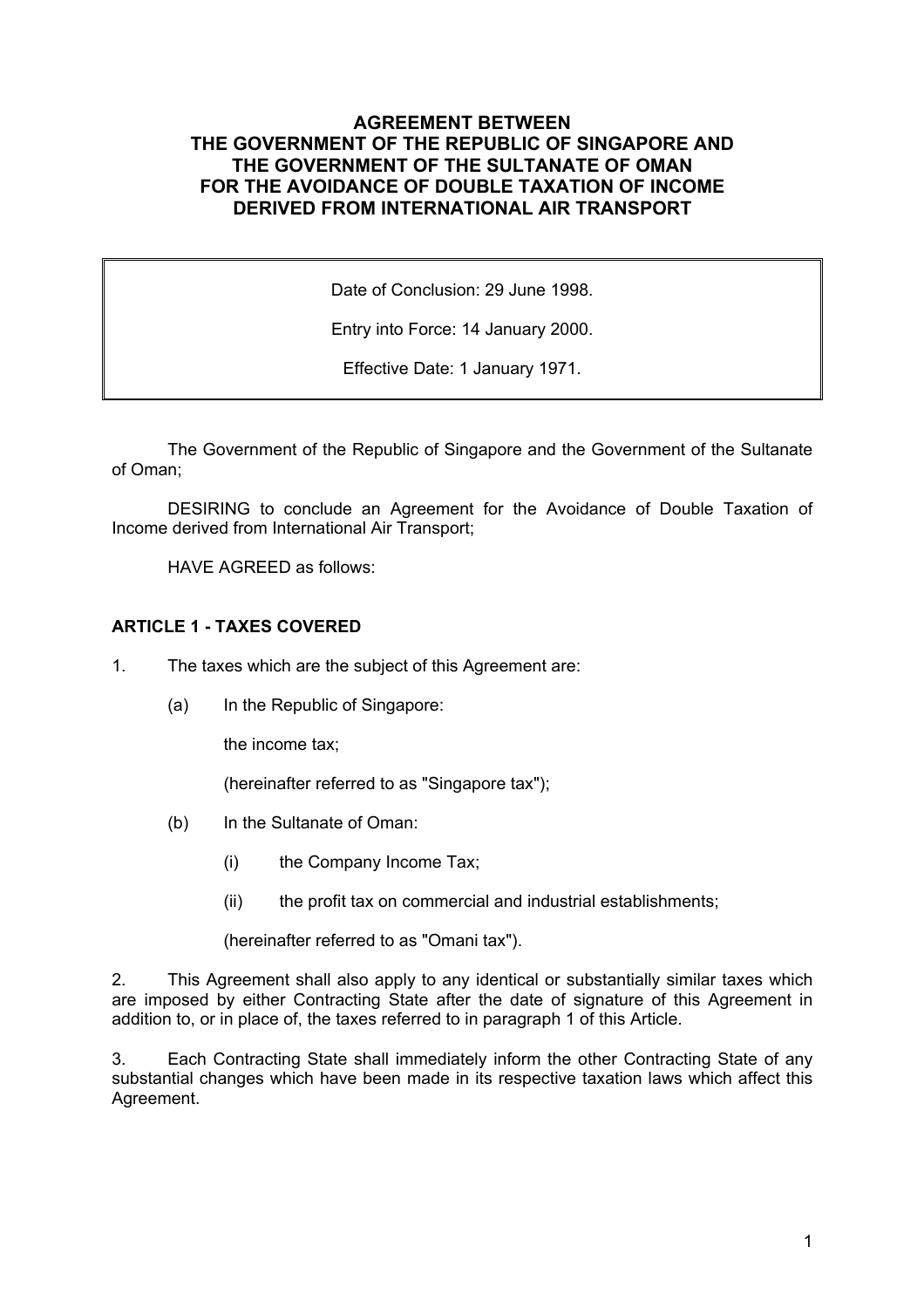## **ARTICLE 2 - DEFINITIONS**

- 1. In this Agreement, unless the context otherwise requires:
	- (a) the terms "a Contracting State" and "the other Contracting State" mean the Republic of Singapore or the Sultanate of Oman, as the context requires;
	- (b) the term "tax" means Singapore tax or Omani tax, as the context requires;
	- (c) the term "enterprise of a Contracting State" means:
		- (i) in the case of the Sultanate of Oman, Gulf Air or any other air transport enterprise managed and controlled in the Sultanate of Oman and carried on either by an individual resident in the Sultanate of Oman and not resident in Singapore, or by a partnership or corporation created or organized under the laws of the Sultanate of Oman;
		- (ii) in the case of Singapore, Singapore Airlines Ltd or any other air transport enterprise managed and controlled in Singapore and carried on either by an individual resident in Singapore and not resident in the Sultanate of Oman, or by a partnership or corporation created or organized under the laws of Singapore;
	- (d) the term "international traffic" means any transport by an aircraft operated by an enterprise of a Contracting State except when the aircraft is operated solely between places in the other Contracting State;
	- (e) the term "competent authority" means:
		- (i) in the case of the Republic of Singapore, the Minister for Finance or his authorised representative;
		- (ii) in the case of the Sultanate of Oman, the Minister of National Economy and Supervisor of Ministry of Finance or his authorised representative.

2. In the application of the provisions of this Agreement by a Contracting State any term not otherwise defined shall, unless the context otherwise requires, have the meaning which it has under the laws of that Contracting State relating to the taxes which are the subject of this Agreement.

### **ARTICLE 3 - AVOIDANCE OF DOUBLE TAXATION**

1. Income derived from the operation of aircraft in international traffic by an enterprise of a Contracting State shall be exempt from tax in the other Contracting State.

2. Gains derived by an enterprise of a Contracting State from the alienation of aircraft owned and operated by the enterprise in international traffic, the income from which is taxable only in that State, and gains from the alienation of spares, equipment, and other movable property used by the enterprise in the operation of such aircraft shall be exempt from tax in the other Contracting State.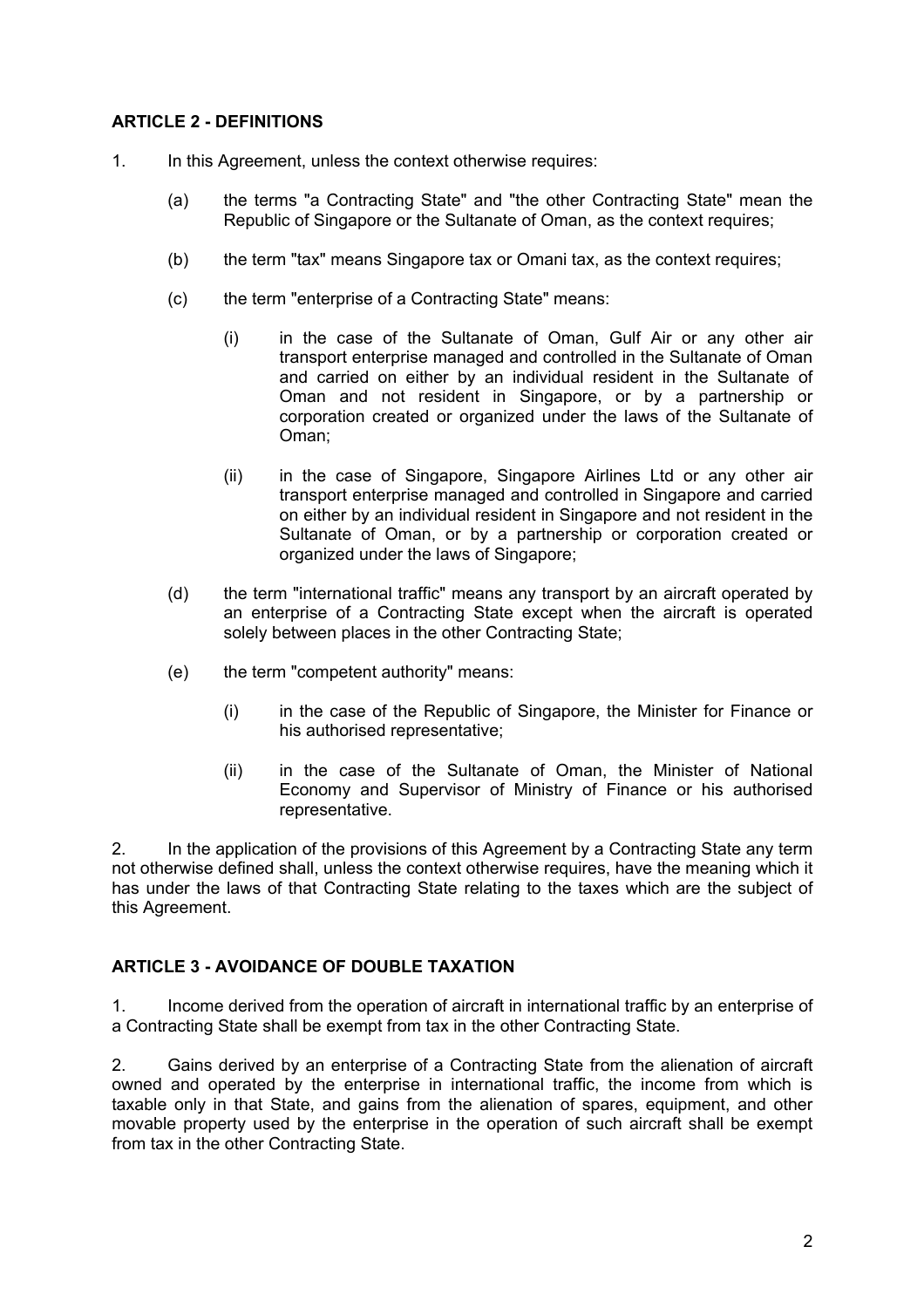3. Salaries, wages and other remuneration in respect of an employment exercised aboard an aircraft operated in international traffic shall be taxable only in the Contracting State where the air transport enterprise is managed and controlled.

- 4. For the purposes of this Article:
	- (a) the term "operation of aircraft" shall include transportation by air of persons, baggage, livestock, goods or mail, carried on by the owners or lessees or charterers of aircraft, including the sale of tickets or similar documents for such transportation on behalf of other enterprises, the incidental lease of aircraft on a charter basis and any other activity directly connected with such transportation;
	- (b) income derived from the operation of aircraft shall include:
		- (i) interest derived from deposits with banks where the deposits are from funds directly connected with the operation of aircraft in international traffic; and
		- (ii) income and profits derived from training schemes and other related services rendered to an air transport enterprise of the other Contracting State;
	- (c) the term "aircraft owned" shall include an aircraft under a finance lease.

5. The exemption provided for in paragraphs 1, 2 and 3 shall also apply to any participation in a pool, a joint business or international operating agency.

6. Payments which a trainee of an enterprise of a Contracting State who is present in the other Contracting State solely for the purpose of his training receives for the purpose of his maintenance and training, shall not be taxed in that other Contracting State provided that such payments arise from outside that State and that the period of such training does not exceed two years.

# **ARTICLE 4 - RENEGOTIATION**

If an enterprise of the Republic of Singapore is charged to tax of the kind referred to in Article 1, with respect to income, profits and gains referred to in Article 3, in any State of which Gulf Air is the national carrier, the exemptions under Article 3 will cease to apply and the Contracting States shall open negotiations without delay with a view to adjusting accordingly the exemptions afforded by Article 3 of this Agreement.

## **ARTICLE 5 - REFUND**

In case any tax which would have been exempted under this Agreement has been collected by either of the Contracting States, the tax shall be refunded upon application submitted by the competent authority of either Contracting State on behalf of its air transport enterprise within six months from the date of such application.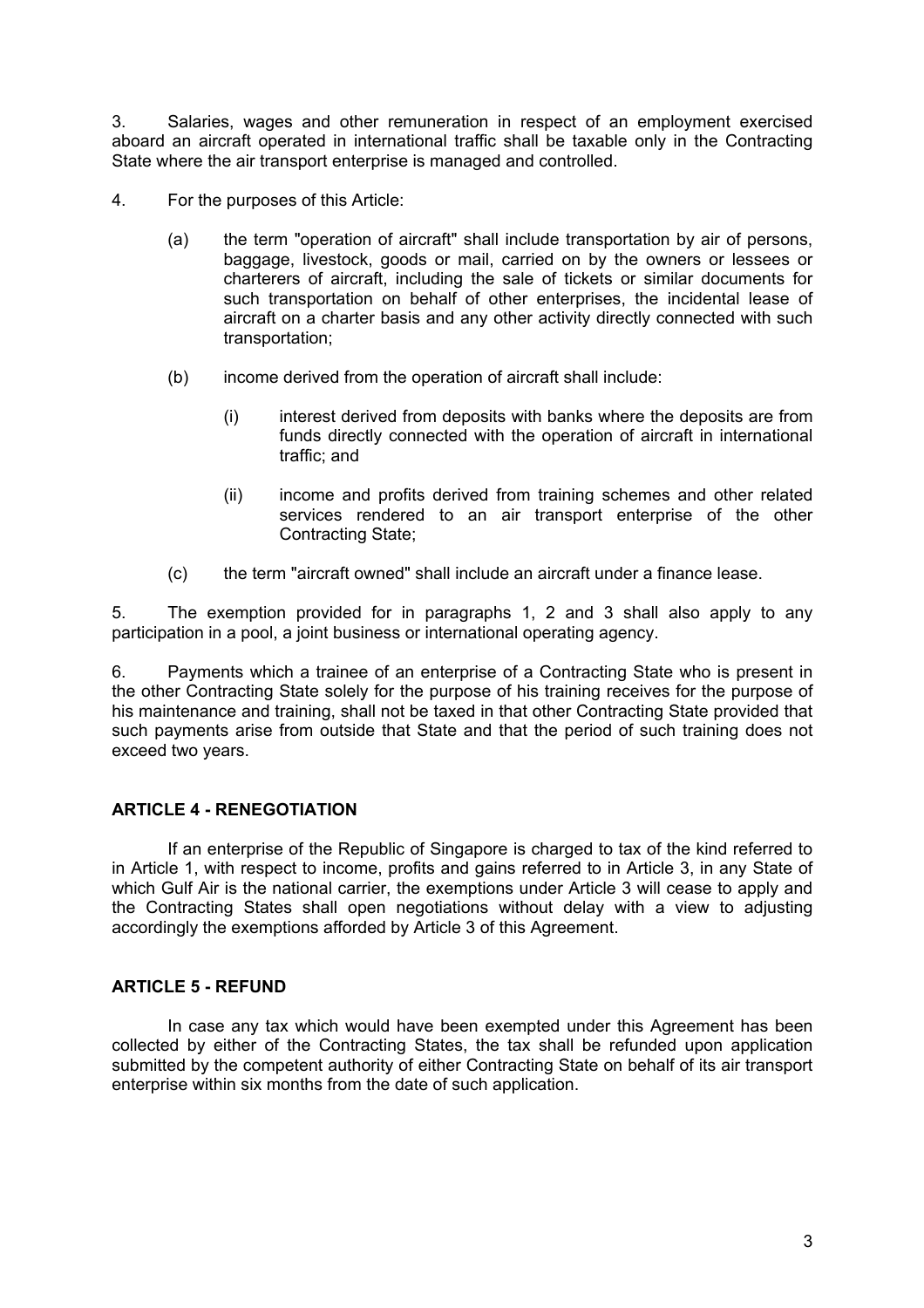#### **ARTICLE 6 - MUTUAL AGREEMENT PROCEDURE**

The competent authorities of the Contracting States shall endeavour to resolve by mutual agreement any difficulties or doubts arising as to the interpretation or application of the Agreement. Any consultation in this respect shall begin within sixty days from the date of receipt of any such request.

#### **ARTICLE 7 - ENTRY INTO FORCE**

Each Contracting State shall notify the other through diplomatic channels of the completion of the relevant procedures required by its law to bring this Agreement into force. The Agreement shall enter into force on the date of the later of these notifications and shall thereupon have effect as regards income and gains arising on or after the first day of January 1971.

### **ARTICLE 8 - TERMINATION**

This Agreement shall remain in force indefinitely but either Contracting State may terminate it by giving notice of termination through diplomatic channels at least six months before the end of any calendar year after the fifth year following that of the entry into force. In such event this Agreement shall cease to be effective as regards income and gains arising on or after 1 January in the calendar year immediately following that in which such notice is given.

IN WITNESS WHEREOF the undersigned, duly authorised thereto by their respective Governments, have signed this Agreement.

DONE in duplicate at Singapore on this 29th day of June 1998 A.D., corresponding to 5/3/1419 AH, in the English and Arabic languages, both texts being equally authentic. In case of divergence of interpretation, the English text shall prevail.

FOR THE GOVERNMENT OF THE REPUBLIC OF SINGAPORE

FOR THE GOVERNMENT OF THE SULTANATE OF OMAN

KOH CHER SIANG SULEIMAN BIN MUHANNA AL-ADAWY